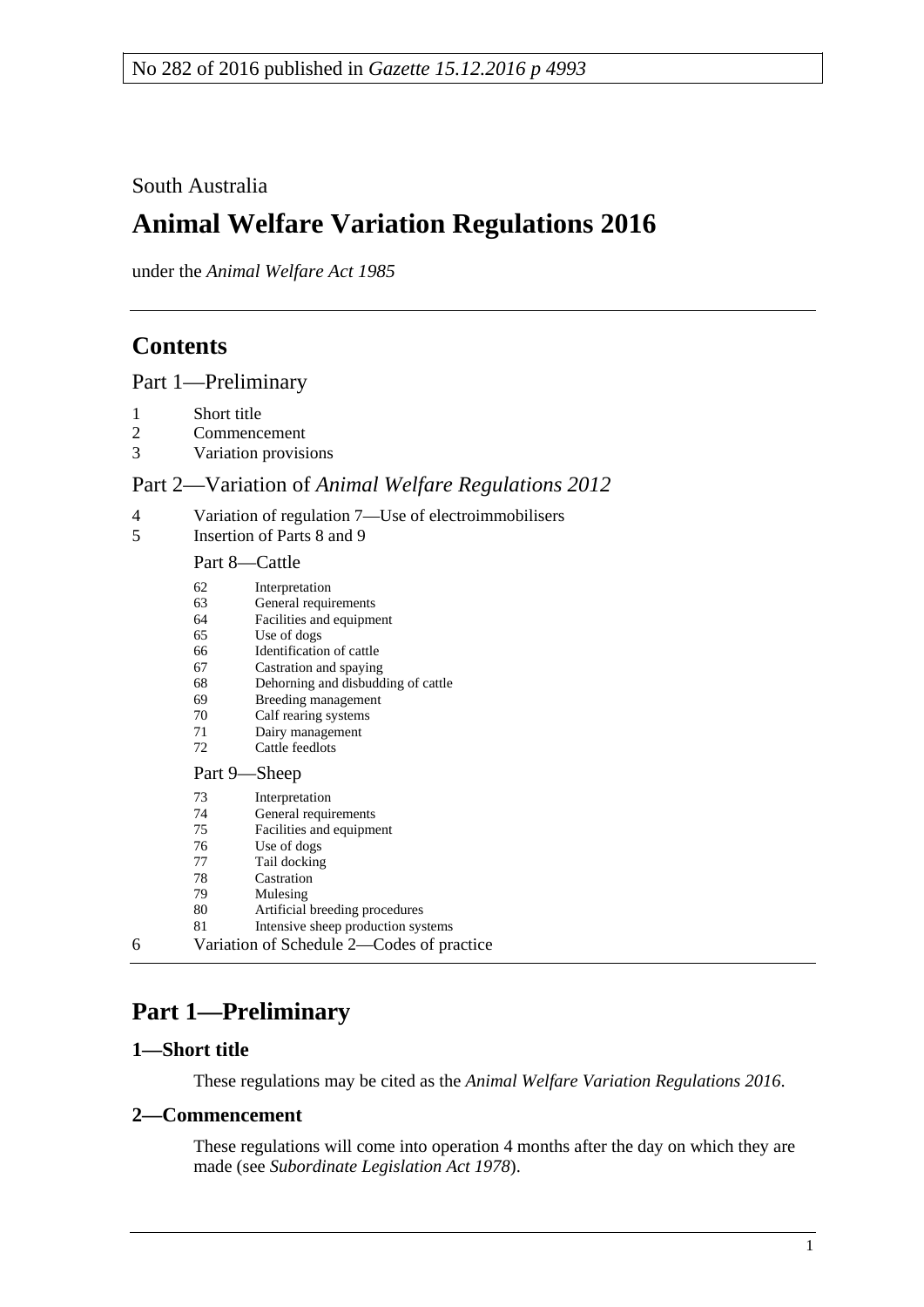## <span id="page-1-0"></span>**3—Variation provisions**

In these regulations, a provision under a heading referring to the variation of specified regulations varies the regulations so specified.

## <span id="page-1-1"></span>**Part 2—Variation of** *Animal Welfare Regulations 2012*

## <span id="page-1-2"></span>**4—Variation of regulation 7—Use of electroimmobilisers**

- (1) Regulation 7(1)(a)—delete paragraph (a) and substitute:
	- (a) the animal is—
		- (i) a class 1 animal (other than cattle under the age of 6 months); or
		- (ii) a class 2, class 3 or class 4 animal; and
- (2) Regulation  $7(1)(c)$ —delete paragraph (c) and substitute:
	- (c) the electroimmobiliser—
		- (i) is used only for the purpose of restraining the animal for as short a time as is practicable while a husbandry procedure is carried out on the animal; and
		- (ii) is not used on the animal as an alternative method for relieving pain; and
- (3) Regulation 7(6), definition of *electroimmobiliser*—delete the definition

## <span id="page-1-3"></span>**5—Insertion of Parts 8 and 9**

After Part 7 insert:

## **Part 8—Cattle**

#### **62—Interpretation**

(1) In this Part—

*calf rearing system* means the intensive raising of calves for the purposes of production whereby the calves are kept in an enclosure (whether indoors or outdoors) containing feeding and watering facilities by which the calves are completely hand or mechanically fed and watered;

*cattle feedlot* means a confined yard or other enclosure (whether indoors or outdoors) with feeding and watering facilities in which cattle are completely hand or mechanically fed and watered for the primary purpose of beef production, but does not include—

- (a) the keeping of cattle in such manner on a short term basis—
	- (i) for the purpose of weaning, dipping or other husbandry procedure; or
	- (ii) for the purposes of drought or other emergency feeding; or
	- (iii) at a sale yard or abattoir; or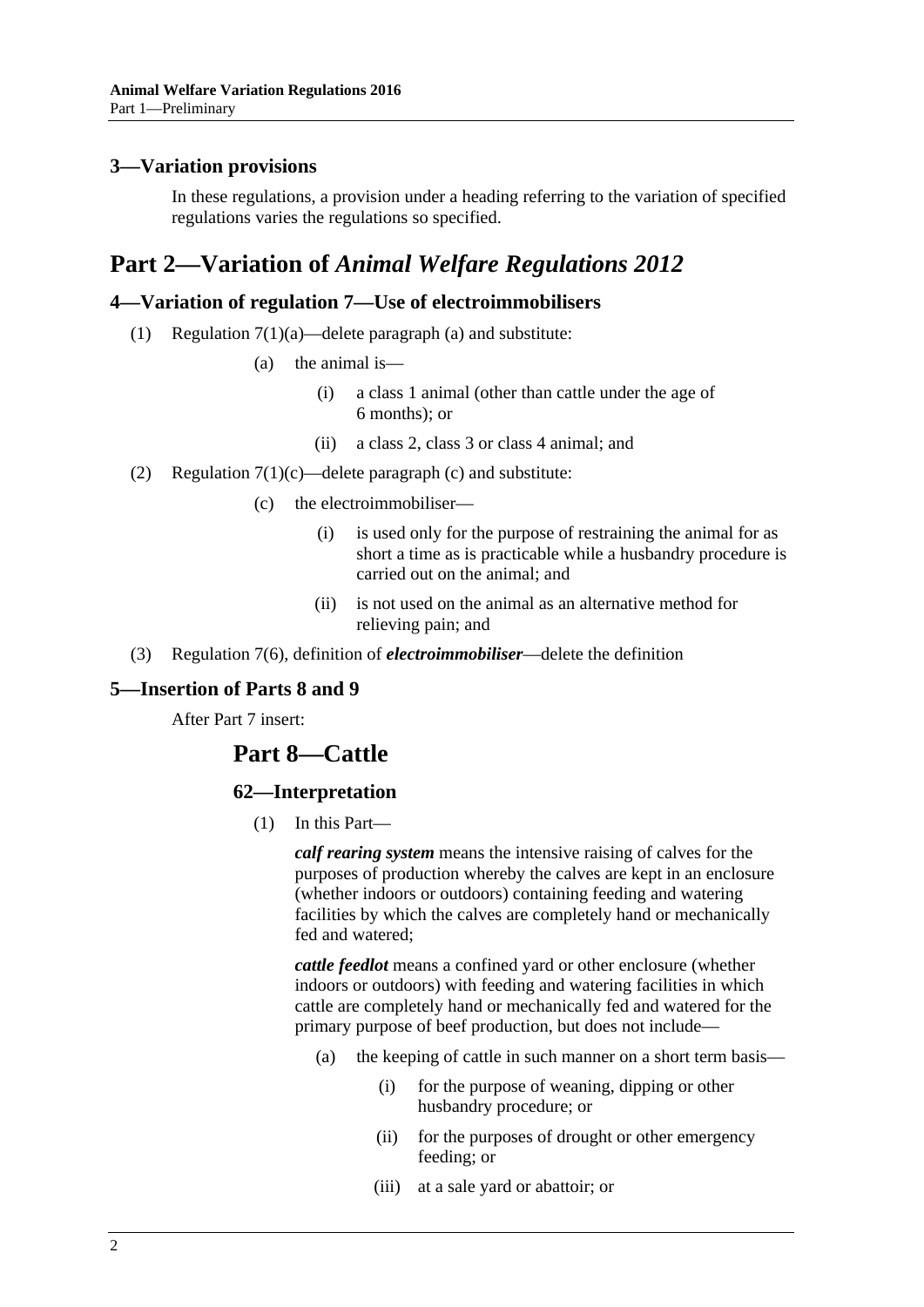(b) the keeping of calves in a calf rearing system;

*cattle health management plan*—see [regulation](#page-7-0) 72(6);

*dairy cow* or *dairy cattle* means a cow or cattle kept in the course of the business of a dairy;

*dehorning*, in relation to cattle, means removing any sensitive part of the horn of an animal (but does not include a procedure whereby only the insensitive part of the horn is removed);

*disbudding*, in relation to cattle, means preventing the development of an animal's horns by destroying or removing the horn producing tissue of the animal before it attaches to its skull;

*feed pad* means a dedicated yard or enclosure in which supplementary food is provided to cattle.

- (2) This Part is in addition to and does not derogate from the operation of—
	- (a) the *Agricultural and [Veterinary Products \(Control of Use\)](http://www.legislation.sa.gov.au/index.aspx?action=legref&type=act&legtitle=Agricultural%20and%20Veterinary%20Products%20(Control%20of%20Use)%20Act%202002)  Act [2002](http://www.legislation.sa.gov.au/index.aspx?action=legref&type=act&legtitle=Agricultural%20and%20Veterinary%20Products%20(Control%20of%20Use)%20Act%202002)*; or
	- (b) the *[Livestock Act](http://www.legislation.sa.gov.au/index.aspx?action=legref&type=act&legtitle=Livestock%20Act%201997) 1997*; or
	- (c) the *[Veterinary Practice Act](http://www.legislation.sa.gov.au/index.aspx?action=legref&type=act&legtitle=Veterinary%20Practice%20Act%202003) 2003*.

#### **63—General requirements**

(1) A person who has the care, control and management of cattle must take reasonable steps to minimise the risk of harm to the cattle from extreme weather conditions, disease and injury.

Maximum penalty: \$2 500.

(2) A person who has the care, control and management of dairy cattle must ensure that, within 12 hours after birth, a calf has received colostrum or a colostrum substitute.

Maximum penalty: \$2 500.

Expiation fee: \$210.

- (3) A person who has the care, control and management of cattle must ensure that the cattle are inspected to assess the health and well-being of the cattle, at such intervals and in such manner as is reasonable in the circumstances, having regard to the following:
	- (a) the stocking density of the cattle;
	- (b) the availability of suitable feed;
	- (c) the reliability of water supply;
	- (d) the age of the cattle;
	- (e) the pregnancy status of the cattle;
	- (f) the climatic conditions;

(g) any other factors that are relevant in the circumstances. Maximum penalty: \$2 500.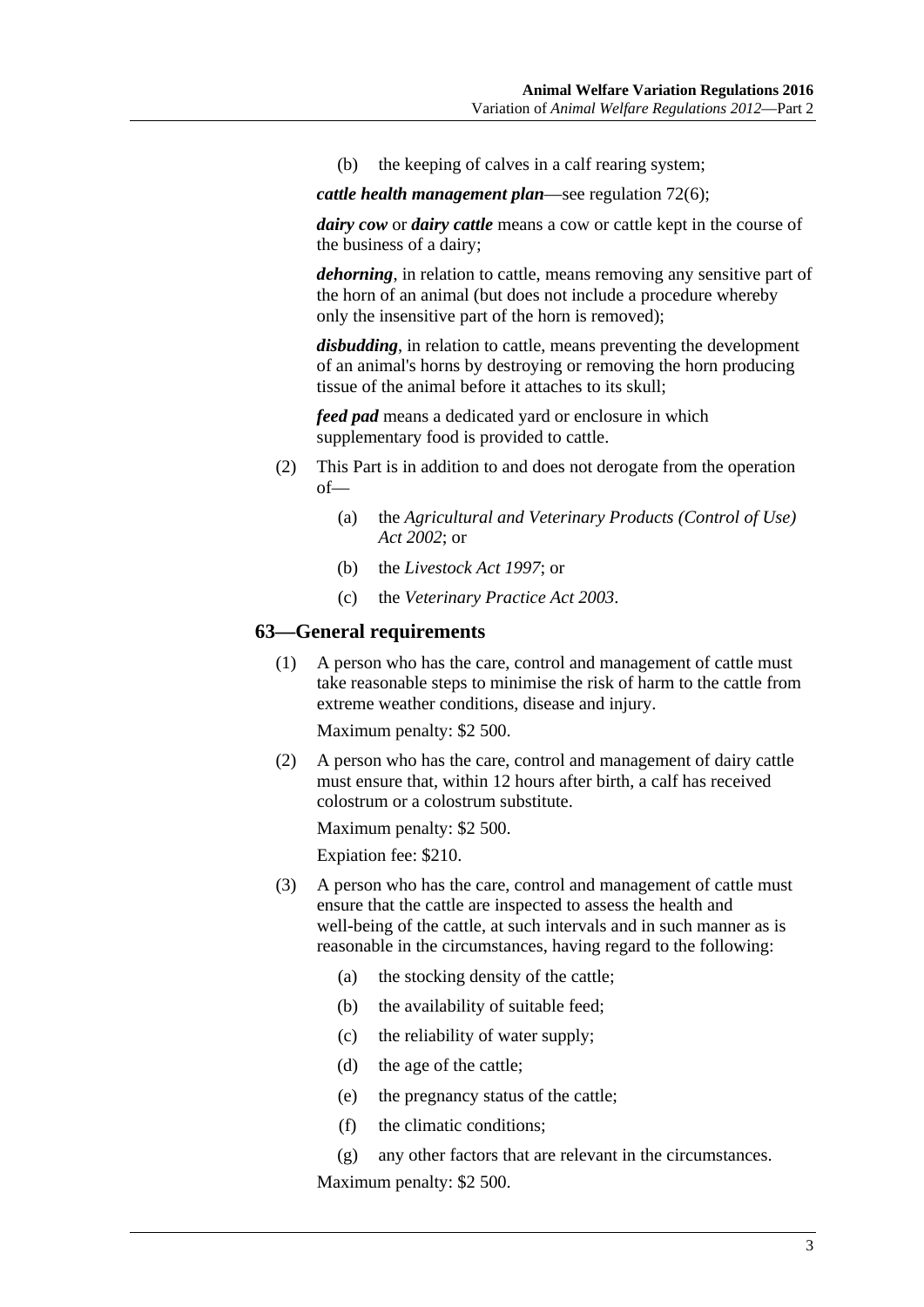- (4) A person who has the care, control and management of cattle must ensure that an animal identified as being sick, diseased or injured is, as soon as is reasonably practicable—
	- (a) provided with such medical treatment or other assistance as is reasonable and necessary in the circumstances; or
	- (b) humanely destroyed.

Maximum penalty: \$2 500.

- (5) A person driving cattle must ensure that the cattle are given sufficient rest to ensure the cattle do not collapse from exhaustion. Maximum penalty: \$2 500.
- <span id="page-3-0"></span>(6) A person who has the care, control and management of cattle must, if an animal is tethered, ensure that the animal is given adequate and appropriate exercise every day.

Maximum penalty: \$2 500.

(7) [Subregulation](#page-3-0) (6) does not apply to cattle that are tethered for the purposes of public display at an agricultural show, field day or other similar event.

#### **64—Facilities and equipment**

A person who owns cattle must ensure that any buildings, yards, enclosures, paddocks, ramps and other facilities and equipment used in the handling and keeping of the cattle are suitable for the purpose, appropriately maintained and operated or used in such a manner so as to minimise the risk of injury to the cattle.

Maximum penalty: \$2 500.

#### **65—Use of dogs**

A person may only use a dog to assist in the control, handling or movement of cattle if—

- (a) the dog is under effective control at all times; and
- (b) in the case of the control, handling or movement of a bobby calf—the dog is wearing a muzzle.

Maximum penalty: \$2 500.

Expiation fee: \$210.

## **66—Identification of cattle**

A person must not identify cattle by means of placing a permanent hot iron or freeze brand on the head of an animal.

Maximum penalty: \$2 500.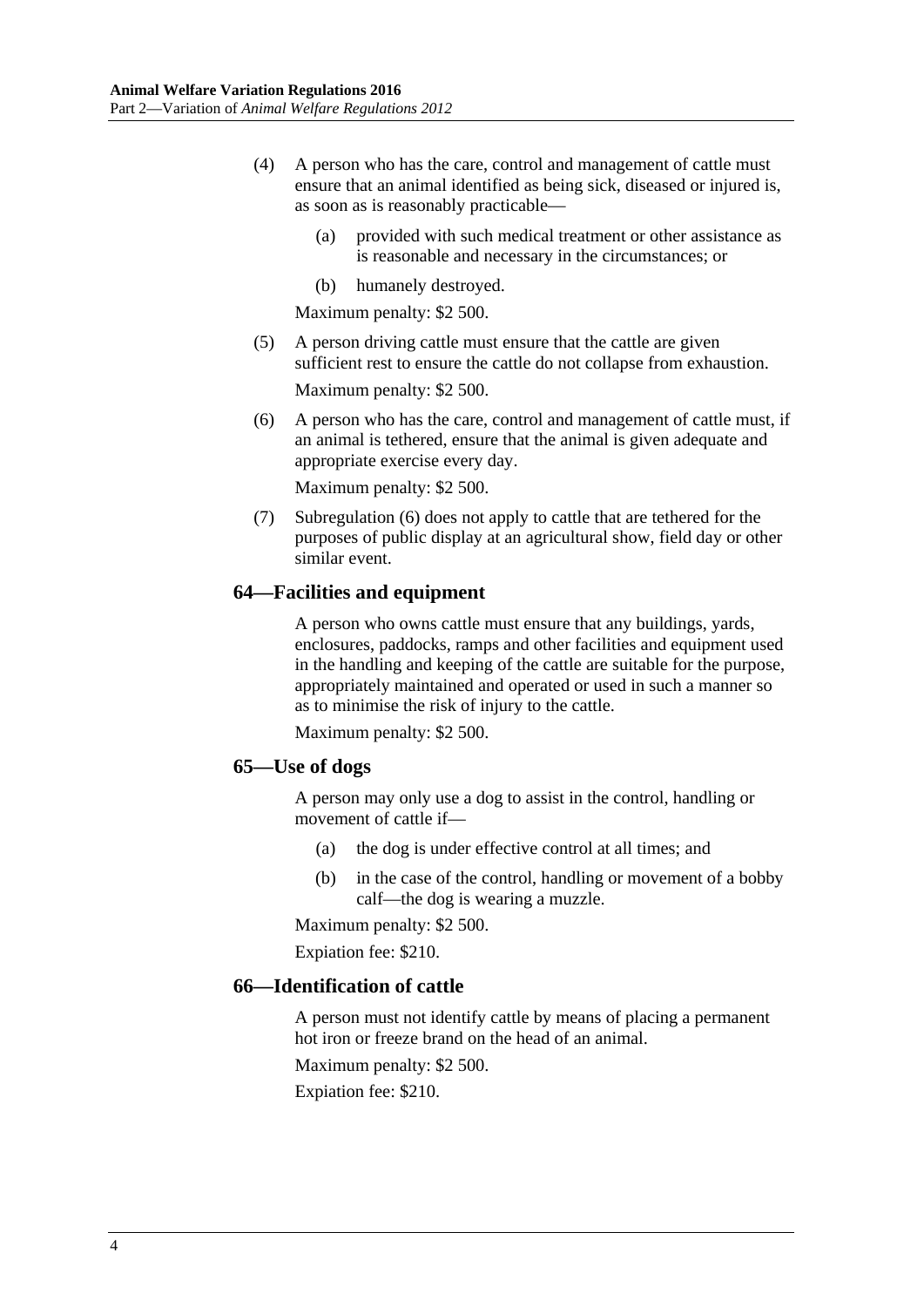#### **67—Castration and spaying**

(1) Subject to [subregulation](#page-4-0) (2), a person who has the care, control and management of cattle must ensure that castration is not carried out on an animal that is 6 months of age or older unless the animal is given a suitable analgesic or is anaesthetised.

Maximum penalty: \$2 500.

Expiation fee: \$210.

- <span id="page-4-0"></span>(2) If the first yarding of an animal does not occur before the animal is 6 months of age, castration may be carried out on that animal without being given a suitable analgesic or anaesthetic despite the fact that it is 6 months of age or older provided that—
	- (a) castration is carried out at the first yarding of the animal; and
	- (b) the animal is less than 12 months of age.
- (3) A person must not spay a cow using the flank approach unless the person is a veterinary surgeon.

Maximum penalty: \$2 500.

Expiation fee: \$210.

#### **68—Dehorning and disbudding of cattle**

A person who has the care, control and management of cattle must ensure that—

- (a) dehorning is not carried out on an animal 6 months of age or older unless the animal is given a suitable analgesic or is anaesthetised; and
- (b) disbudding is not carried out on cattle by the use of caustic chemicals unless—
	- (i) the animal is a calf that is less than 14 days of age; and
	- (ii) the skin on the head of the calf is dry immediately before the commencement of the procedure and is kept dry for at least 12 hours immediately after the procedure; and
	- (iii) the calf is segregated from its mother for at least 4 hours immediately after the procedure.

Maximum penalty: \$2 500.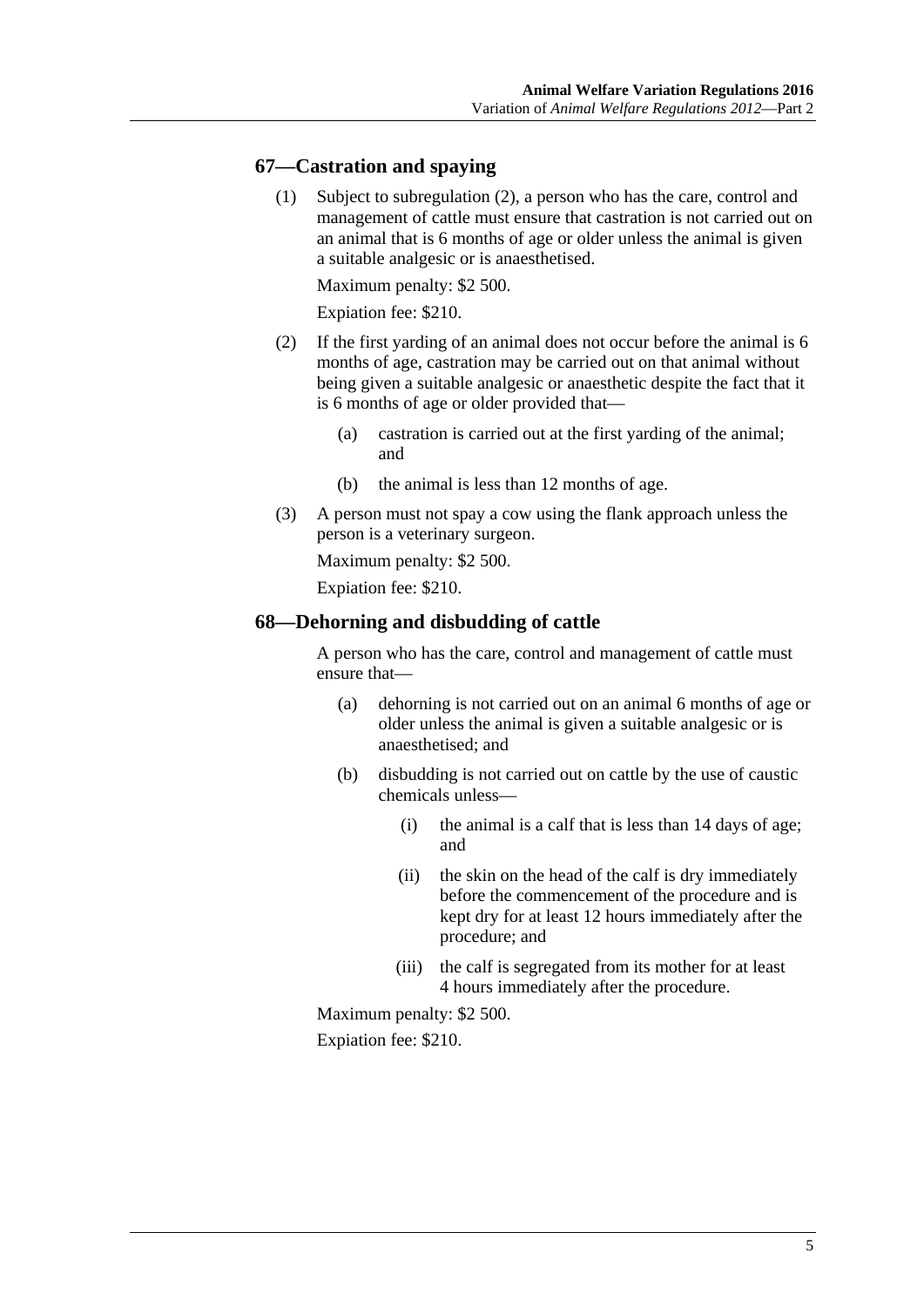#### **69—Breeding management**

(1) A person must not carry out laparoscopic insemination or the surgical transfer of an embryo on cattle unless the person is a veterinary surgeon or is acting under the direct supervision of a veterinary surgeon.

Maximum penalty: \$2 500.

Expiation fee: \$210.

(2) A person who has the care, control and management of cattle must ensure that induction of calving is carried out only under the direction of a veterinary surgeon.

Maximum penalty: \$2 500.

Expiation fee: \$210.

## **70—Calf rearing systems**

A person who has the care, control and management of a calf in a calf rearing system must ensure—

- (a) that the calf is provided with adequate food containing sufficient nutrients to prevent anaemia in the calf and to otherwise ensure the calf's good health and vitality; and
- (b) that the calf is given sufficient access to water each day to ensure the calf's good health and vitality; and
- (c) that the calf is inspected at least once a day to assess the calf's health and well-being; and
- (d) in the case of a calf housed in a pen—that the calf has sufficient room to be able to stand with fully extended legs, turn around and lie down on its sternum.

Maximum penalty: \$2 500.

Expiation fee: \$210.

#### **71—Dairy management**

A person who has the care, control and management of a lactating dairy cow must ensure—

- (a) that the cow is inspected at least once a day to assess the cow's health and well-being; and
- (b) that appropriate measures are taken to minimise the risk of harm to the cow from heat stress.

Maximum penalty: \$2 500.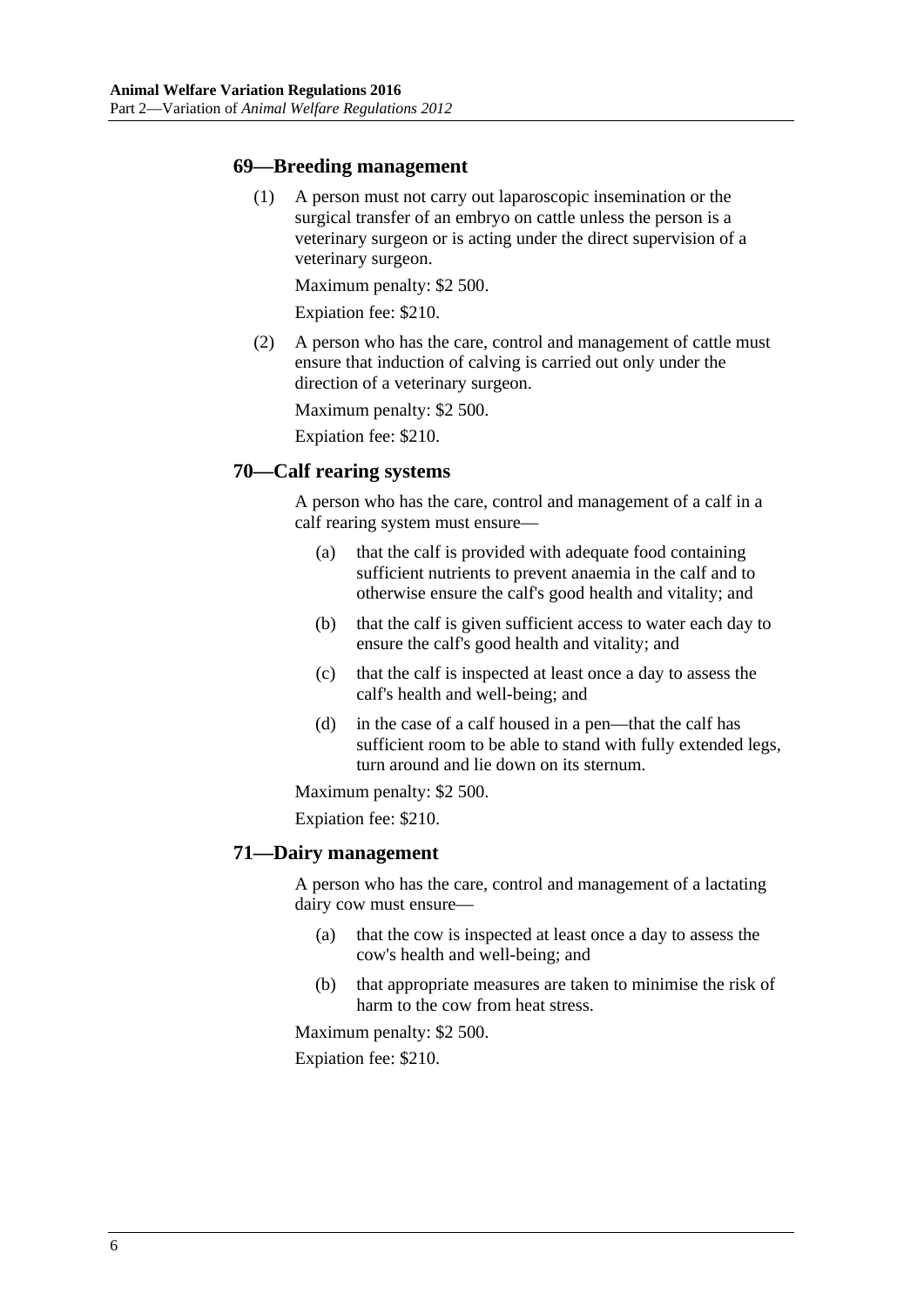## <span id="page-6-0"></span>**72—Cattle feedlots**

- (1) A person who has the care, control and management of cattle kept in a cattle feedlot must ensure—
	- (a) that there is a minimum area of 9 square metres per standard cattle unit for cattle held in the enclosure; and
	- (b) that the cattle are inspected at least once a day to assess the health and well-being of the cattle; and
	- (c) that the cattle are provided with adequate feed each day containing sufficient nutrients to ensure the good health and vitality of the cattle; and
	- (d) that the cattle are given sufficient access to water each day to ensure the good health and vitality of the cattle; and
	- (e) that the feedlot has ready access to backup equipment or a system that may be relied on to provide feed or water to the cattle in the event of a failure or malfunction of the regular feeding and watering system.

Maximum penalty: \$2 500.

Expiation fee: \$210.

- (2) For the purposes of [subregulation](#page-6-0) (1), 1 standard cattle unit is equivalent to an animal with a live body weight of 600 kilograms.
- (3) A person who has the care, control and management of cattle kept in a cattle feedlot must ensure—
	- (a) that there is a cattle health management plan for the feedlot in respect of the cattle; and
	- (b) that the plan is implemented when necessary in the circumstances to ensure the health and vitality of the cattle.

Maximum penalty: \$2 500.

(4) A person who has the care, control and management of cattle kept in a cattle feedlot must ensure that the feedlot is cleaned and maintained to ensure that the yards or other enclosures can drain freely.

Maximum penalty: \$2 500.

Expiation fee: \$210.

(5) A person who has the care, control and management of cattle kept in a cattle feedlot must ensure that while calving, a cow and any calf produced are housed separately to other cattle in the feedlot.

Maximum penalty: \$2 500.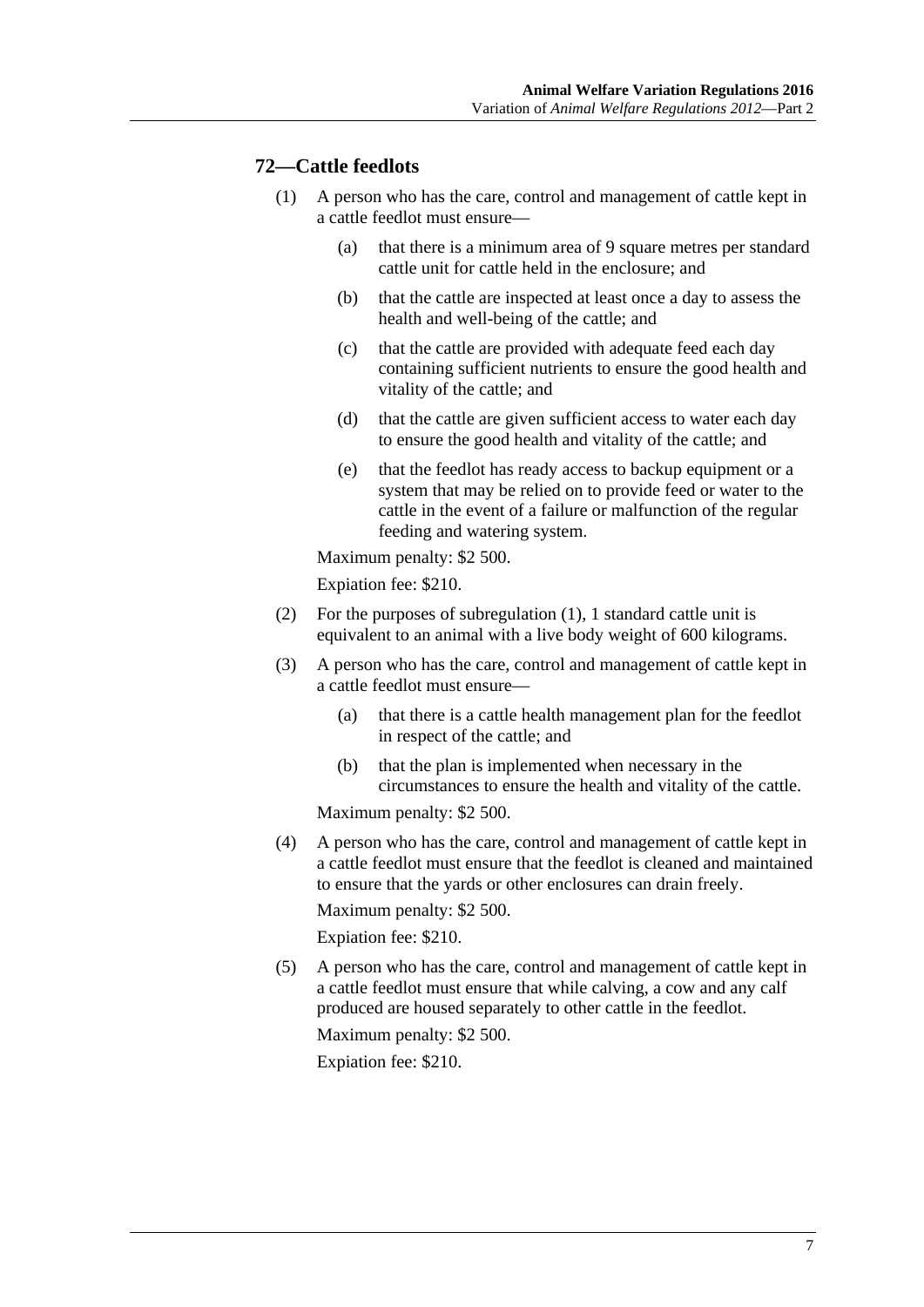<span id="page-7-0"></span>(6) For the purposes of this regulation—

*cattle health management plan* for a feedlot means a plan that—

- (a) contains an annual assessment of the potential heat load risk to the health and well-being of the cattle kept in the feedlot and specifies measures and action to be taken to prevent or minimise that risk; and
- (b) specifies measures and action to be taken in the event of an excessive heat load emergency (an *Excessive Heat Load Action Plan*); and
- (c) identifies potential health and biosecurity risks to the cattle and specifies action to prevent or minimise that risk; and
- (d) specifies measures and action to be taken in the event of a biosecurity emergency; and
- (e) contains any other requirements specified by the Minister.

## **Part 9—Sheep**

#### **73—Interpretation**

(1) In this Part—

*intensive sheep production system* means the intensive management of sheep for the purposes of production whereby the sheep are kept in a yard or other enclosure (whether indoors or outdoors) containing feeding and watering facilities by which the sheep are completely hand or mechanically fed and watered, but does not include the keeping of sheep in such manner on a short term basis—

- (a) for the purpose of weaning, dipping or other husbandry procedure; or
- (b) for the purposes of drought or other emergency feeding; or
- (c) at a sale yard or abattoir;

*pizzle dropping* means the alteration of the anatomy of the prepuce of a sheep by incising the surrounding skin.

- (2) This Part is in addition to and does not derogate from the operation of—
	- (a) the *[Agricultural and Veterinary Products \(Control of Use\)](http://www.legislation.sa.gov.au/index.aspx?action=legref&type=act&legtitle=Agricultural%20and%20Veterinary%20Products%20(Control%20of%20Use)%20Act%202002)  Act [2002](http://www.legislation.sa.gov.au/index.aspx?action=legref&type=act&legtitle=Agricultural%20and%20Veterinary%20Products%20(Control%20of%20Use)%20Act%202002)*; or
	- (b) the *[Livestock Act](http://www.legislation.sa.gov.au/index.aspx?action=legref&type=act&legtitle=Livestock%20Act%201997) 1997*; or
	- (c) the *[Veterinary Practice Act](http://www.legislation.sa.gov.au/index.aspx?action=legref&type=act&legtitle=Veterinary%20Practice%20Act%202003) 2003*.

## **74—General requirements**

(1) A person who has the care, control and management of a sheep must take reasonable steps to minimise the risk of harm to the sheep from extreme weather conditions, disease and injury.

Maximum penalty: \$2 500.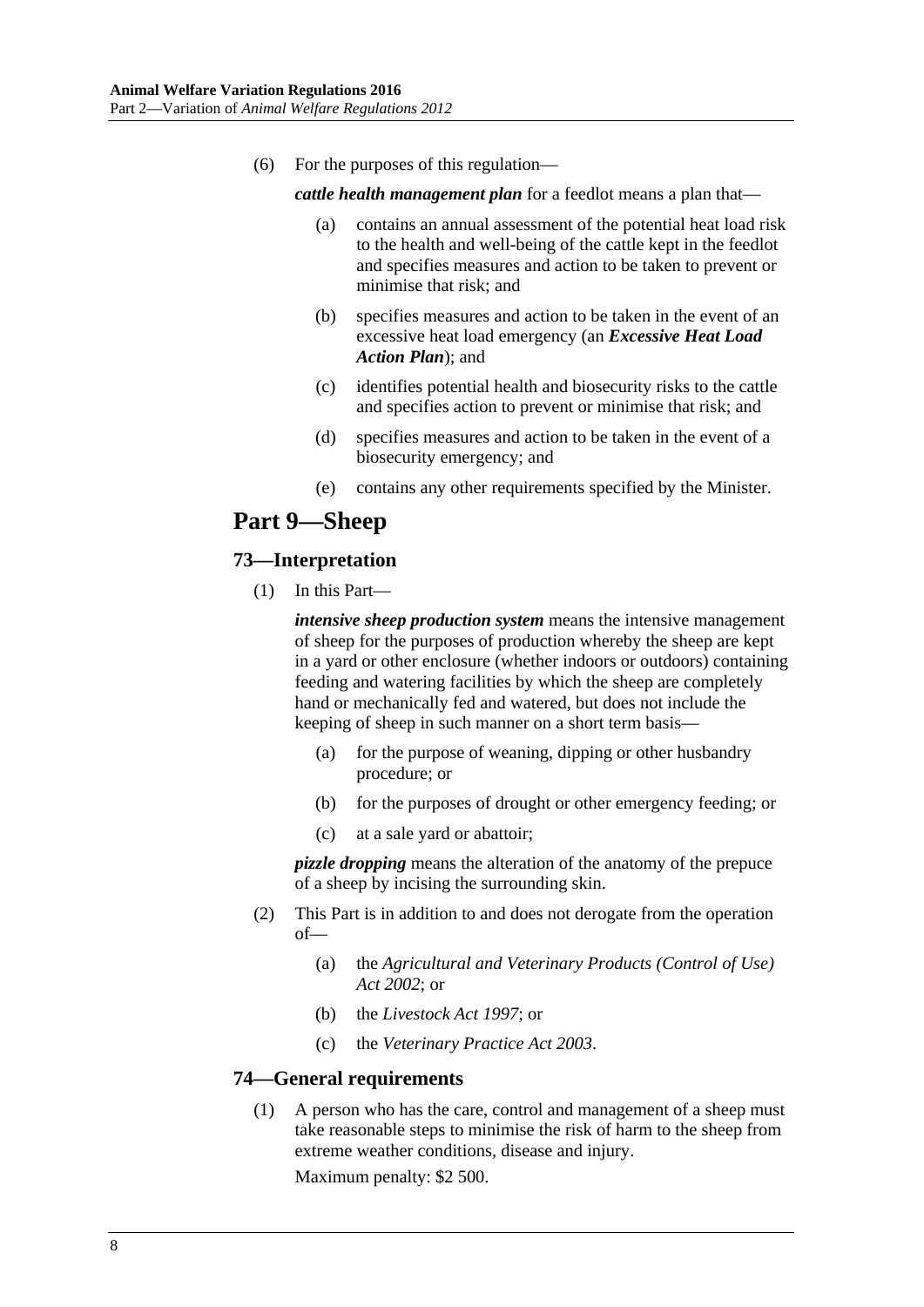- (2) A person who has the care, control and management of a sheep must ensure that the sheep is inspected to assess its health and well-being, at such intervals and in such manner as is reasonable in the circumstances, having regard to the following:
	- (a) the stocking density of the sheep;
	- (b) the availability of suitable feed;
	- (c) the reliability of water supply;
	- (d) the age of the sheep;
	- (e) the pregnancy status of the sheep;
	- (f) the climatic conditions;
	- (g) any other factors that are relevant in the circumstances.

Maximum penalty: \$2 500.

(3) A person who has the care, control and management of a sheep (other than a sheep that is self-shedding) must take reasonable steps to ensure that the sheep is sheared at least once every 2 years.

Maximum penalty: \$2 500.

(4) A person who has the care, control and management of a sheep must, if the sheep is tethered, ensure that it is given reasonable opportunity to exercise at least once every day.

Maximum penalty: \$2 500.

- (5) A person must not—
	- (a) trim or grind the teeth of a sheep; or
	- (b) carry out pizzle dropping on a sheep.

Maximum penalty: \$2 500.

Expiation fee: \$210.

#### **75—Facilities and equipment**

A person who owns a sheep must ensure that any buildings, yards, enclosures, paddocks, ramps and other facilities and equipment used in the handling and keeping of the sheep are suitable for the purpose, appropriately maintained and operated or used in such a manner, so as to minimise the risk of injury to the sheep.

Maximum penalty: \$2 500.

#### **76—Use of dogs**

A person may only use a dog to assist in the control, handling or movement of a sheep if—

(a) the dog is under effective control at all times; and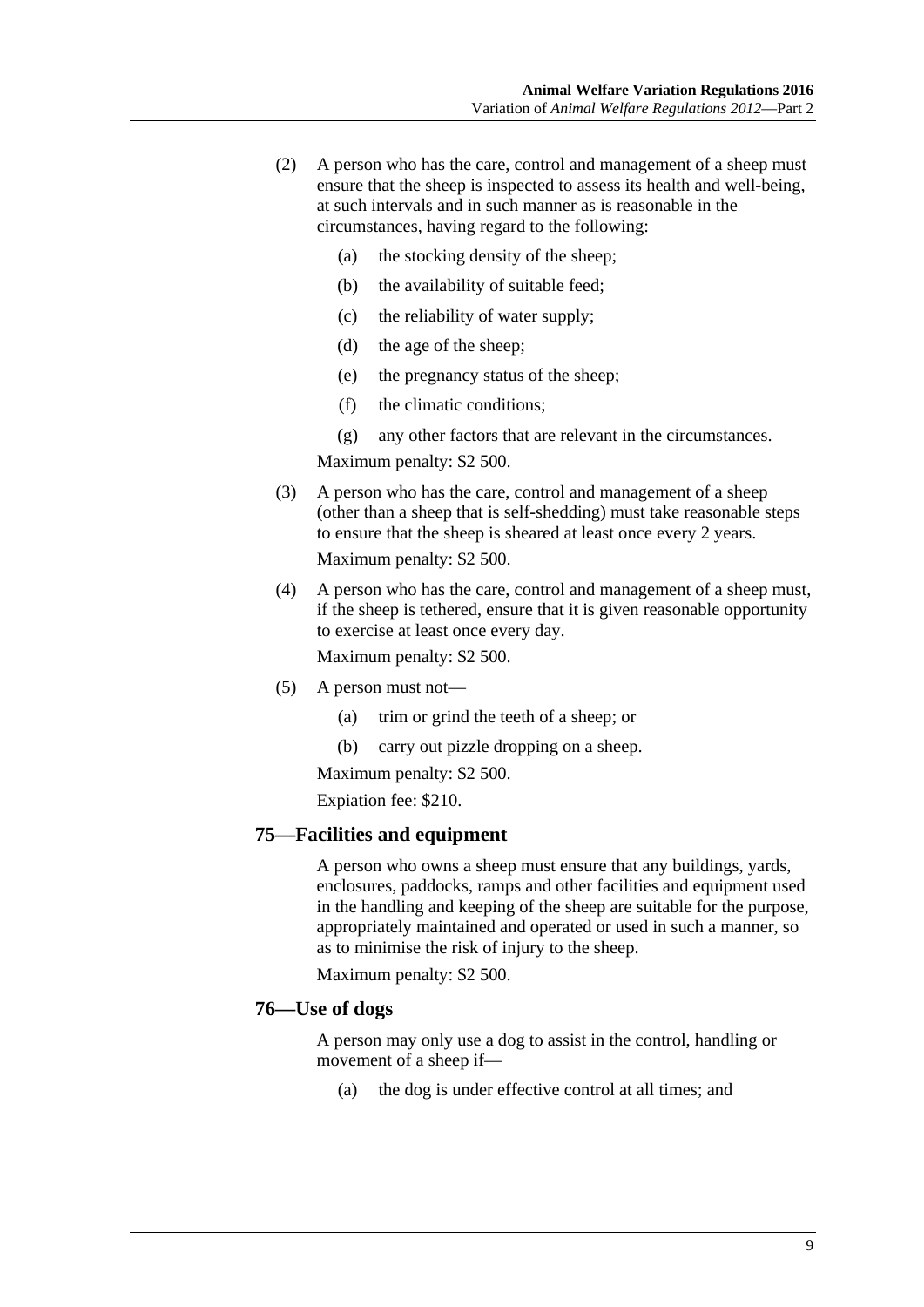(b) in the case of a dog that has a history of biting humans or animals—the dog is wearing a muzzle.

Maximum penalty: \$2 500.

Expiation fee: \$210.

#### **77—Tail docking**

- (1) A person who has the care, control and management of a sheep that is 6 months of age or older must ensure that tail docking is not carried out on the sheep unless—
	- (a) it is given a suitable analgesic or is anaesthetised; and
	- (b) it is provided with appropriate treatment to control haemorrhaging following the procedure.

Maximum penalty: \$2 500.

Expiation fee: \$210.

(2) A person who docks the tail of a sheep must leave a tail stump with at least 1 palpable free joint.

Maximum penalty: \$2 500.

Expiation fee: \$210.

#### **78—Castration**

- (1) A person who has the care, control and management of a sheep that is 6 months of age or older must ensure that castration is not carried out on the sheep unless—
	- (a) it is given a suitable analgesic or is anaesthetised; and
	- (b) it is provided with appropriate treatment to control haemorrhaging following the procedure.

Maximum penalty: \$2 500.

Expiation fee: \$210.

(2) In this regulation—

*castration* includes causing infertility by use of the cryptorchid method.

#### **79—Mulesing**

- (1) A person must not carry out the Mules operation on a sheep that is less than 24 hours old or more than 12 months of age. Maximum penalty: \$2 500. Expiation fee: \$210.
- (2) A person carrying out the Mules operation on a sheep must not remove any skin from the sheep unless it is wool-bearing skin. Maximum penalty: \$2 500. Expiation fee: \$210.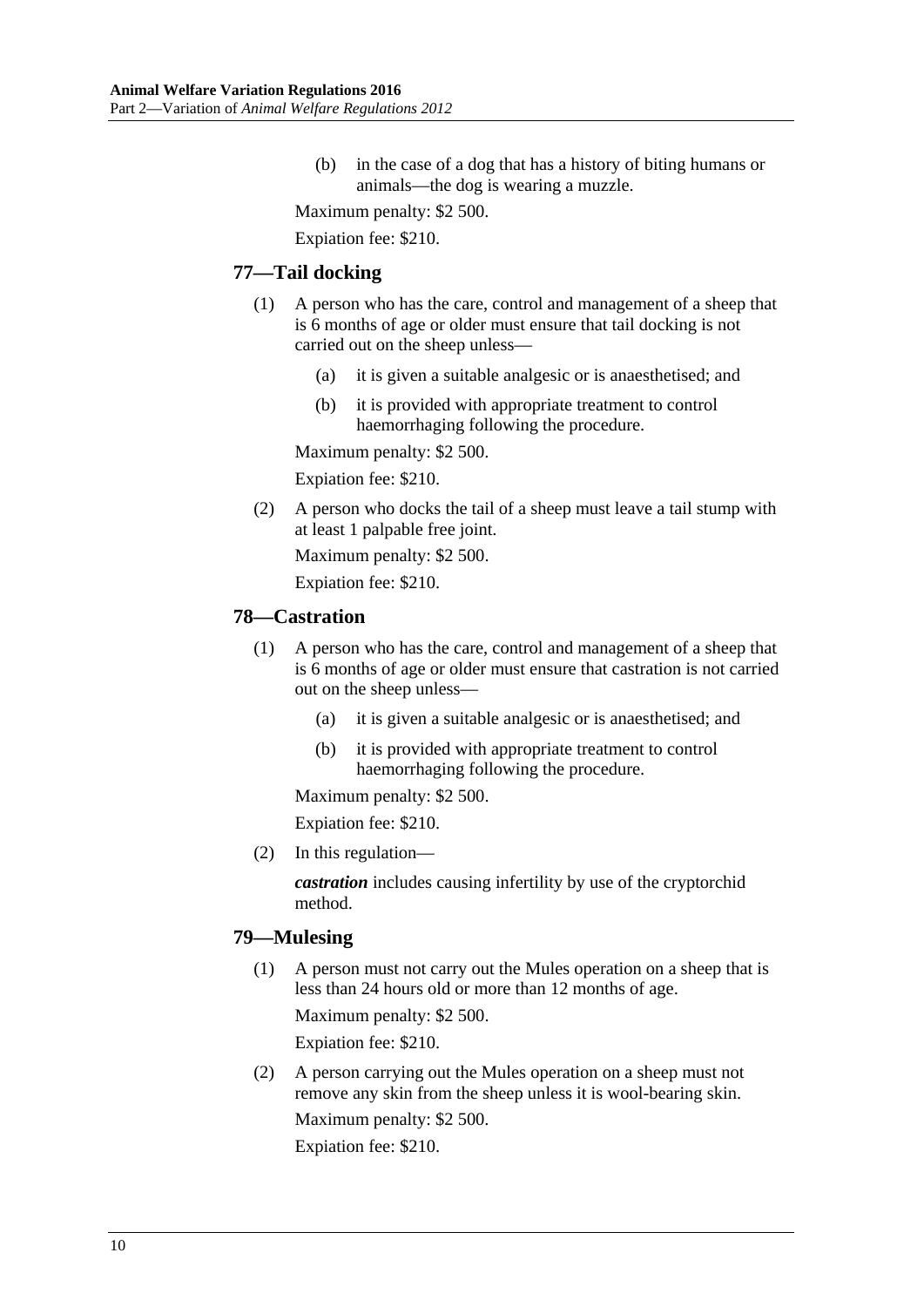- (3) A person who has the care, control and management of a sheep must ensure that the Mules operation is not carried out on the sheep unless—
	- (a) it has good body condition; and
	- (b) if the sheep is over 6 months of age—it is given a suitable analgesic or is anaesthetised.

Maximum penalty: \$2 500.

Expiation fee: \$210.

#### **80—Artificial breeding procedures**

A person must not carry out laparoscopic insemination or the surgical transfer of an embryo on a sheep unless the person is a veterinary surgeon or is acting under the supervision of a veterinary surgeon.

Maximum penalty: \$2 500.

Expiation fee: \$210.

#### **81—Intensive sheep production systems**

A person who has the care, control and management of sheep kept in an intensive sheep production system must ensure—

- (a) that the sheep are inspected at least once a day to assess the health and well-being of the sheep; and
- (b) that the sheep are provided with adequate feed each day containing sufficient nutrients to ensure the good health and vitality of the sheep; and
- (c) that the sheep are given sufficient access to water each day to ensure the good health and vitality of the sheep; and
- (d) in the case of sheep kept in indoor housing—that there is adequate ventilation to ensure the health and well-being of the sheep; and
- (e) that all the sheep kept in a yard or other enclosure have sufficient space to lie down on their sternums; and
- (f) that no sheep is kept in a single pen on a permanent basis.

Maximum penalty: \$2 500.

Expiation fee: \$210.

#### <span id="page-10-0"></span>**6—Variation of Schedule 2—Codes of practice**

- (1) Schedule 2, table, item 10—delete item 10
- (2) Schedule 2, table, item 14—delete item 14